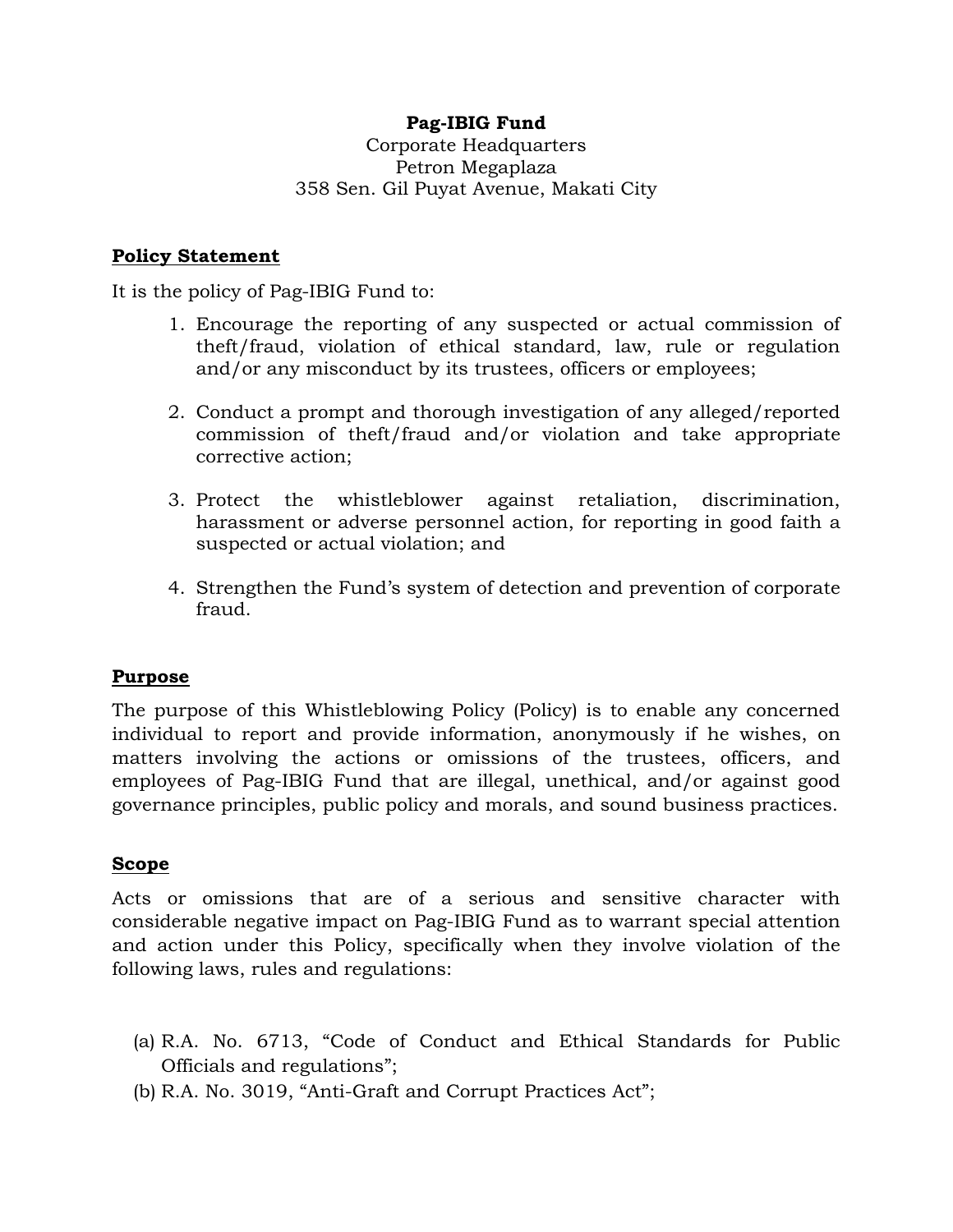- (c) R.A. No. 7080, as amended , "The Plunder Law"
- (d) Book II, Title VII, Crimes Committed By Public Officers, The Revised Penal Code
- (e) Executive Order (E.O.) No. 292, s. 1987, "Administrative Code of 1987";
- (f) R.A. No. 10149, the GOCC Governance Act of 2011
- $(g)$  GCG M.C. No. 2012-05, "Fit and Proper Rule";
- (h) GCG M.C. No. 2012-06, "Ownership and Operations Manual Governing the GOCC Sector";
- (i) GCG M.C. No. 2012-07, "Code of Corporate Governance for GOCCs";
- (j) Violations of the Charter of the GOCC; and
- (k) Other GCG Circular and Orders, and applicable laws and regulations.

## **Form of Whistleblower Reports**

Whistleblower Reports (WRs) must state the specific condition/s, action/s and/or omission/s complained of, as well as the corresponding laws, rules or regulations allegedly violated. If possible, documentary and other evidence in support of the WRs. Such reports shall be submitted to the Pag-IBIG Fund Integrity Monitoring Committee thru the Office of the Chief Legal Counsel (OCLC)

The Committee may be contacted at:

• Mail address

Office of the Chief Legal Counsel 41/F, Petron Megaplaza 358 Sen. Gil Puyat Avenue Makati City

Email address

rlpamonag@pagibigfund.gov.ph

• Contact no.

(02) 822-4280